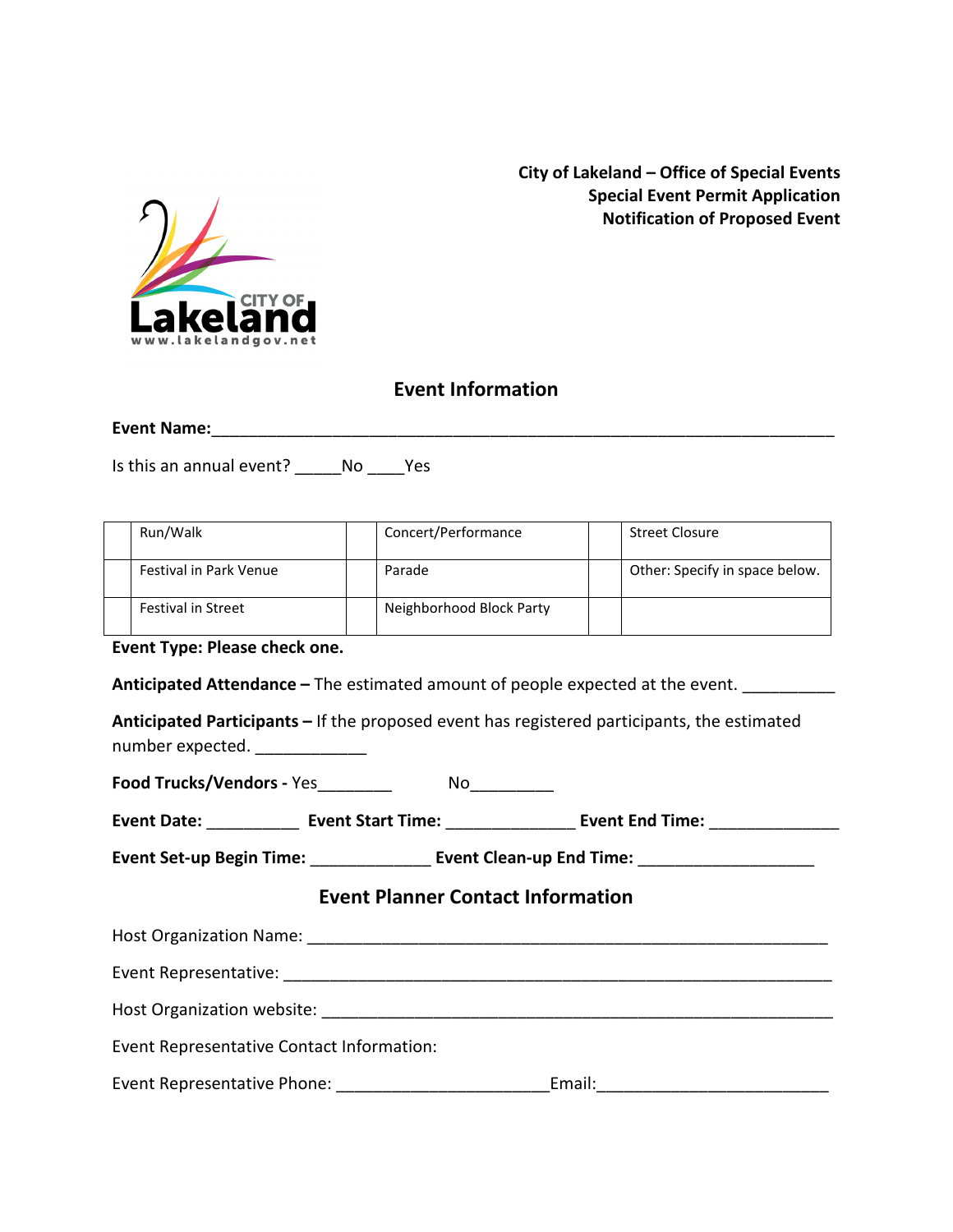# **Streets Requested to be Closed**

## **Example Below (with Map)**

|          | <b>Street</b>       | <b>Beginning</b><br>Intersection | <b>Beginning</b><br><b>Intersection</b><br>Open/Closed | <b>Ending</b><br>Intersection | <b>Ending</b><br><b>Intersection</b><br>Open/Closed |
|----------|---------------------|----------------------------------|--------------------------------------------------------|-------------------------------|-----------------------------------------------------|
| Example: | <b>Kentucky Ave</b> | <b>Pine Street</b>               | Open                                                   | <b>Main Street</b>            | Open                                                |
|          |                     |                                  |                                                        |                               |                                                     |
|          |                     |                                  |                                                        |                               |                                                     |
|          |                     |                                  |                                                        |                               |                                                     |
|          |                     |                                  |                                                        |                               |                                                     |
|          |                     |                                  |                                                        |                               |                                                     |
|          |                     |                                  |                                                        |                               |                                                     |
|          |                     |                                  |                                                        |                               |                                                     |
|          |                     |                                  |                                                        |                               |                                                     |
|          |                     |                                  |                                                        |                               |                                                     |